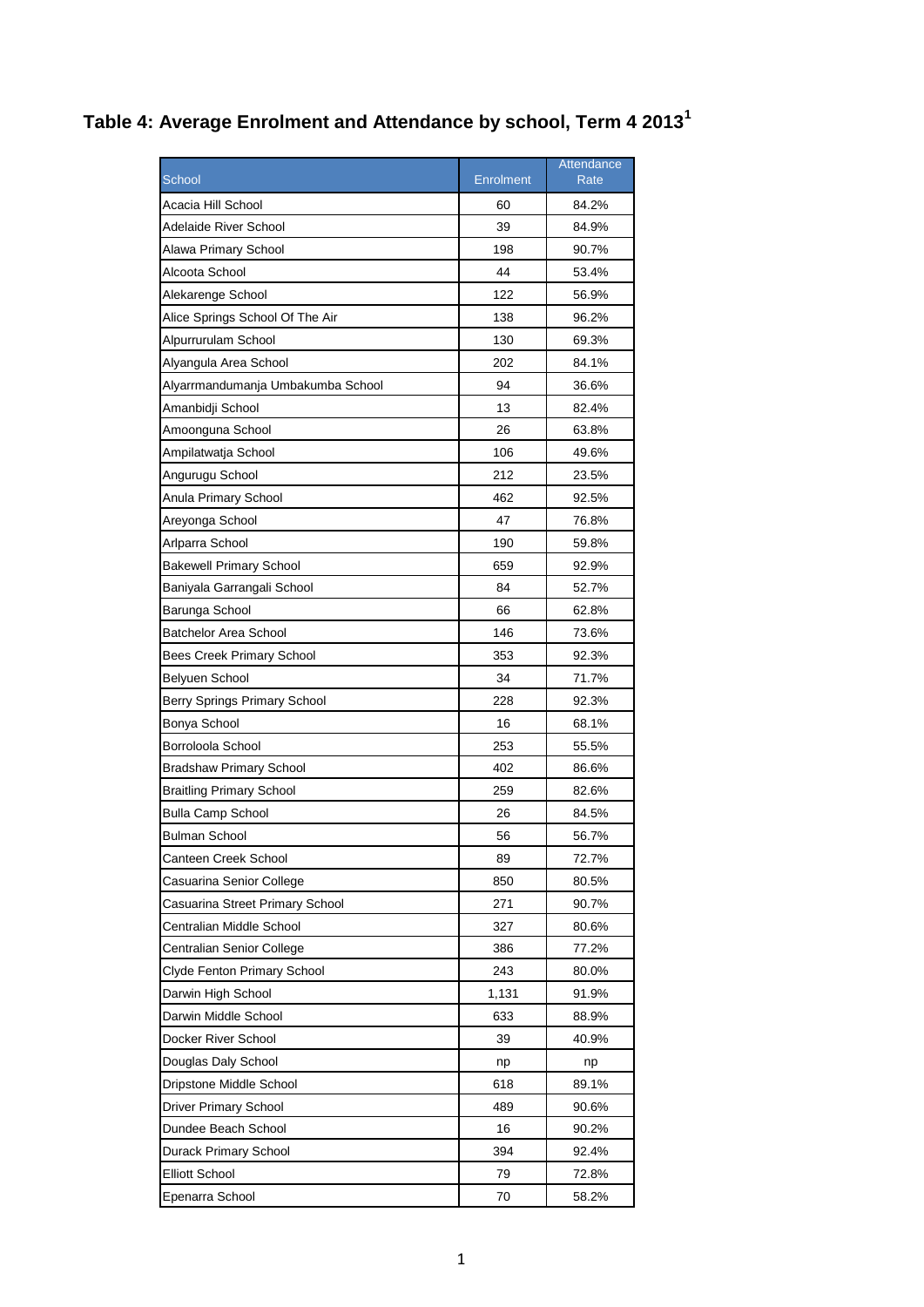| <b>Finke School</b><br>43<br>56.8%<br>Gapuwiyak School<br>230<br>54.2%<br>Gillen Primary School<br>282<br>87.1%<br>430<br>89.7%<br>Girraween Primary School<br>Gray Primary School<br>329<br>87.2%<br>Gunbalanya School<br>265<br>47.8%<br>34<br>Haasts Bluff School<br>76.5%<br>84<br>69.1%<br>Harts Range School<br><b>Henbury School</b><br>89<br>88.2%<br>242<br><b>Howard Springs Primary School</b><br>87.8%<br>416<br>Humpty Doo Primary School<br>87.5%<br>26<br>63.6%<br>Imanpa School<br>Jabiru Area School<br>292<br>75.8%<br>103<br>Jilkminggan School<br>49.6%<br>Jingili Primary School<br>343<br>91.5%<br>Kalkaringi School<br>148<br>58.8%<br>258<br>85.2%<br>Karama Primary School<br>533<br>75.4%<br>Katherine High School<br>Katherine School Of The Air<br>235<br>96.9%<br>396<br>Katherine South Primary School<br>88.1%<br>Kiana School<br>13<br>91.8%<br>Kintore Street School<br>24<br>83.7%<br>191<br>51.8%<br>Lajamanu School<br>Laramba School<br>61<br>61.9%<br>294<br>Larapinta Primary School<br>85.9%<br>Larrakeyah Primary School<br>380<br>90.3%<br>542<br>Leanyer Primary School<br>92.1%<br>Ludmilla Primary School<br>191<br>85.7%<br>MacFarlane Primary School<br>225<br>75.6%<br>Malak Primary School<br>84.1%<br>293<br>Mamaruni School<br>84<br>47.5%<br>Maningrida College<br>625<br>43.6%<br>Manunda Terrace Primary School<br>221<br>85.9%<br>Manyallaluk School<br>23<br>82.2%<br>Mataranka School<br>52<br>88.5%<br>Mbunghara School<br>np<br>np<br>Middle Point School<br>26<br>86.7%<br>Milikapiti School<br>79<br>83.3%<br>Milingimbi School<br>357<br>33.8%<br>Millner Primary School<br>86.3%<br>231<br>Milyakburra School<br>35<br>52.8%<br>188<br>Minyerri School<br>69.6%<br>Moil Primary School<br>339<br>88.2%<br>Moulden Primary School<br>392<br>83.0%<br>Mount Allan School<br>68<br>62.7%<br>Mulga Bore School<br>33<br>54.3%<br>Murray Downs School<br>38<br>74.9% |                  |                  | Attendance  |
|--------------------------------------------------------------------------------------------------------------------------------------------------------------------------------------------------------------------------------------------------------------------------------------------------------------------------------------------------------------------------------------------------------------------------------------------------------------------------------------------------------------------------------------------------------------------------------------------------------------------------------------------------------------------------------------------------------------------------------------------------------------------------------------------------------------------------------------------------------------------------------------------------------------------------------------------------------------------------------------------------------------------------------------------------------------------------------------------------------------------------------------------------------------------------------------------------------------------------------------------------------------------------------------------------------------------------------------------------------------------------------------------------------------------------------------------------------------------------------------------------------------------------------------------------------------------------------------------------------------------------------------------------------------------------------------------------------------------------------------------------------------------------------------------------------------------------------------------------------------------------------------------------------------------------------|------------------|------------------|-------------|
|                                                                                                                                                                                                                                                                                                                                                                                                                                                                                                                                                                                                                                                                                                                                                                                                                                                                                                                                                                                                                                                                                                                                                                                                                                                                                                                                                                                                                                                                                                                                                                                                                                                                                                                                                                                                                                                                                                                                | School           | <b>Enrolment</b> | <b>Rate</b> |
|                                                                                                                                                                                                                                                                                                                                                                                                                                                                                                                                                                                                                                                                                                                                                                                                                                                                                                                                                                                                                                                                                                                                                                                                                                                                                                                                                                                                                                                                                                                                                                                                                                                                                                                                                                                                                                                                                                                                |                  |                  |             |
|                                                                                                                                                                                                                                                                                                                                                                                                                                                                                                                                                                                                                                                                                                                                                                                                                                                                                                                                                                                                                                                                                                                                                                                                                                                                                                                                                                                                                                                                                                                                                                                                                                                                                                                                                                                                                                                                                                                                |                  |                  |             |
|                                                                                                                                                                                                                                                                                                                                                                                                                                                                                                                                                                                                                                                                                                                                                                                                                                                                                                                                                                                                                                                                                                                                                                                                                                                                                                                                                                                                                                                                                                                                                                                                                                                                                                                                                                                                                                                                                                                                |                  |                  |             |
|                                                                                                                                                                                                                                                                                                                                                                                                                                                                                                                                                                                                                                                                                                                                                                                                                                                                                                                                                                                                                                                                                                                                                                                                                                                                                                                                                                                                                                                                                                                                                                                                                                                                                                                                                                                                                                                                                                                                |                  |                  |             |
|                                                                                                                                                                                                                                                                                                                                                                                                                                                                                                                                                                                                                                                                                                                                                                                                                                                                                                                                                                                                                                                                                                                                                                                                                                                                                                                                                                                                                                                                                                                                                                                                                                                                                                                                                                                                                                                                                                                                |                  |                  |             |
|                                                                                                                                                                                                                                                                                                                                                                                                                                                                                                                                                                                                                                                                                                                                                                                                                                                                                                                                                                                                                                                                                                                                                                                                                                                                                                                                                                                                                                                                                                                                                                                                                                                                                                                                                                                                                                                                                                                                |                  |                  |             |
|                                                                                                                                                                                                                                                                                                                                                                                                                                                                                                                                                                                                                                                                                                                                                                                                                                                                                                                                                                                                                                                                                                                                                                                                                                                                                                                                                                                                                                                                                                                                                                                                                                                                                                                                                                                                                                                                                                                                |                  |                  |             |
|                                                                                                                                                                                                                                                                                                                                                                                                                                                                                                                                                                                                                                                                                                                                                                                                                                                                                                                                                                                                                                                                                                                                                                                                                                                                                                                                                                                                                                                                                                                                                                                                                                                                                                                                                                                                                                                                                                                                |                  |                  |             |
|                                                                                                                                                                                                                                                                                                                                                                                                                                                                                                                                                                                                                                                                                                                                                                                                                                                                                                                                                                                                                                                                                                                                                                                                                                                                                                                                                                                                                                                                                                                                                                                                                                                                                                                                                                                                                                                                                                                                |                  |                  |             |
|                                                                                                                                                                                                                                                                                                                                                                                                                                                                                                                                                                                                                                                                                                                                                                                                                                                                                                                                                                                                                                                                                                                                                                                                                                                                                                                                                                                                                                                                                                                                                                                                                                                                                                                                                                                                                                                                                                                                |                  |                  |             |
|                                                                                                                                                                                                                                                                                                                                                                                                                                                                                                                                                                                                                                                                                                                                                                                                                                                                                                                                                                                                                                                                                                                                                                                                                                                                                                                                                                                                                                                                                                                                                                                                                                                                                                                                                                                                                                                                                                                                |                  |                  |             |
|                                                                                                                                                                                                                                                                                                                                                                                                                                                                                                                                                                                                                                                                                                                                                                                                                                                                                                                                                                                                                                                                                                                                                                                                                                                                                                                                                                                                                                                                                                                                                                                                                                                                                                                                                                                                                                                                                                                                |                  |                  |             |
|                                                                                                                                                                                                                                                                                                                                                                                                                                                                                                                                                                                                                                                                                                                                                                                                                                                                                                                                                                                                                                                                                                                                                                                                                                                                                                                                                                                                                                                                                                                                                                                                                                                                                                                                                                                                                                                                                                                                |                  |                  |             |
|                                                                                                                                                                                                                                                                                                                                                                                                                                                                                                                                                                                                                                                                                                                                                                                                                                                                                                                                                                                                                                                                                                                                                                                                                                                                                                                                                                                                                                                                                                                                                                                                                                                                                                                                                                                                                                                                                                                                |                  |                  |             |
|                                                                                                                                                                                                                                                                                                                                                                                                                                                                                                                                                                                                                                                                                                                                                                                                                                                                                                                                                                                                                                                                                                                                                                                                                                                                                                                                                                                                                                                                                                                                                                                                                                                                                                                                                                                                                                                                                                                                |                  |                  |             |
|                                                                                                                                                                                                                                                                                                                                                                                                                                                                                                                                                                                                                                                                                                                                                                                                                                                                                                                                                                                                                                                                                                                                                                                                                                                                                                                                                                                                                                                                                                                                                                                                                                                                                                                                                                                                                                                                                                                                |                  |                  |             |
|                                                                                                                                                                                                                                                                                                                                                                                                                                                                                                                                                                                                                                                                                                                                                                                                                                                                                                                                                                                                                                                                                                                                                                                                                                                                                                                                                                                                                                                                                                                                                                                                                                                                                                                                                                                                                                                                                                                                |                  |                  |             |
|                                                                                                                                                                                                                                                                                                                                                                                                                                                                                                                                                                                                                                                                                                                                                                                                                                                                                                                                                                                                                                                                                                                                                                                                                                                                                                                                                                                                                                                                                                                                                                                                                                                                                                                                                                                                                                                                                                                                |                  |                  |             |
|                                                                                                                                                                                                                                                                                                                                                                                                                                                                                                                                                                                                                                                                                                                                                                                                                                                                                                                                                                                                                                                                                                                                                                                                                                                                                                                                                                                                                                                                                                                                                                                                                                                                                                                                                                                                                                                                                                                                |                  |                  |             |
|                                                                                                                                                                                                                                                                                                                                                                                                                                                                                                                                                                                                                                                                                                                                                                                                                                                                                                                                                                                                                                                                                                                                                                                                                                                                                                                                                                                                                                                                                                                                                                                                                                                                                                                                                                                                                                                                                                                                |                  |                  |             |
|                                                                                                                                                                                                                                                                                                                                                                                                                                                                                                                                                                                                                                                                                                                                                                                                                                                                                                                                                                                                                                                                                                                                                                                                                                                                                                                                                                                                                                                                                                                                                                                                                                                                                                                                                                                                                                                                                                                                |                  |                  |             |
|                                                                                                                                                                                                                                                                                                                                                                                                                                                                                                                                                                                                                                                                                                                                                                                                                                                                                                                                                                                                                                                                                                                                                                                                                                                                                                                                                                                                                                                                                                                                                                                                                                                                                                                                                                                                                                                                                                                                |                  |                  |             |
|                                                                                                                                                                                                                                                                                                                                                                                                                                                                                                                                                                                                                                                                                                                                                                                                                                                                                                                                                                                                                                                                                                                                                                                                                                                                                                                                                                                                                                                                                                                                                                                                                                                                                                                                                                                                                                                                                                                                |                  |                  |             |
|                                                                                                                                                                                                                                                                                                                                                                                                                                                                                                                                                                                                                                                                                                                                                                                                                                                                                                                                                                                                                                                                                                                                                                                                                                                                                                                                                                                                                                                                                                                                                                                                                                                                                                                                                                                                                                                                                                                                |                  |                  |             |
|                                                                                                                                                                                                                                                                                                                                                                                                                                                                                                                                                                                                                                                                                                                                                                                                                                                                                                                                                                                                                                                                                                                                                                                                                                                                                                                                                                                                                                                                                                                                                                                                                                                                                                                                                                                                                                                                                                                                |                  |                  |             |
|                                                                                                                                                                                                                                                                                                                                                                                                                                                                                                                                                                                                                                                                                                                                                                                                                                                                                                                                                                                                                                                                                                                                                                                                                                                                                                                                                                                                                                                                                                                                                                                                                                                                                                                                                                                                                                                                                                                                |                  |                  |             |
|                                                                                                                                                                                                                                                                                                                                                                                                                                                                                                                                                                                                                                                                                                                                                                                                                                                                                                                                                                                                                                                                                                                                                                                                                                                                                                                                                                                                                                                                                                                                                                                                                                                                                                                                                                                                                                                                                                                                |                  |                  |             |
|                                                                                                                                                                                                                                                                                                                                                                                                                                                                                                                                                                                                                                                                                                                                                                                                                                                                                                                                                                                                                                                                                                                                                                                                                                                                                                                                                                                                                                                                                                                                                                                                                                                                                                                                                                                                                                                                                                                                |                  |                  |             |
|                                                                                                                                                                                                                                                                                                                                                                                                                                                                                                                                                                                                                                                                                                                                                                                                                                                                                                                                                                                                                                                                                                                                                                                                                                                                                                                                                                                                                                                                                                                                                                                                                                                                                                                                                                                                                                                                                                                                |                  |                  |             |
|                                                                                                                                                                                                                                                                                                                                                                                                                                                                                                                                                                                                                                                                                                                                                                                                                                                                                                                                                                                                                                                                                                                                                                                                                                                                                                                                                                                                                                                                                                                                                                                                                                                                                                                                                                                                                                                                                                                                |                  |                  |             |
|                                                                                                                                                                                                                                                                                                                                                                                                                                                                                                                                                                                                                                                                                                                                                                                                                                                                                                                                                                                                                                                                                                                                                                                                                                                                                                                                                                                                                                                                                                                                                                                                                                                                                                                                                                                                                                                                                                                                |                  |                  |             |
|                                                                                                                                                                                                                                                                                                                                                                                                                                                                                                                                                                                                                                                                                                                                                                                                                                                                                                                                                                                                                                                                                                                                                                                                                                                                                                                                                                                                                                                                                                                                                                                                                                                                                                                                                                                                                                                                                                                                |                  |                  |             |
|                                                                                                                                                                                                                                                                                                                                                                                                                                                                                                                                                                                                                                                                                                                                                                                                                                                                                                                                                                                                                                                                                                                                                                                                                                                                                                                                                                                                                                                                                                                                                                                                                                                                                                                                                                                                                                                                                                                                |                  |                  |             |
|                                                                                                                                                                                                                                                                                                                                                                                                                                                                                                                                                                                                                                                                                                                                                                                                                                                                                                                                                                                                                                                                                                                                                                                                                                                                                                                                                                                                                                                                                                                                                                                                                                                                                                                                                                                                                                                                                                                                |                  |                  |             |
|                                                                                                                                                                                                                                                                                                                                                                                                                                                                                                                                                                                                                                                                                                                                                                                                                                                                                                                                                                                                                                                                                                                                                                                                                                                                                                                                                                                                                                                                                                                                                                                                                                                                                                                                                                                                                                                                                                                                |                  |                  |             |
|                                                                                                                                                                                                                                                                                                                                                                                                                                                                                                                                                                                                                                                                                                                                                                                                                                                                                                                                                                                                                                                                                                                                                                                                                                                                                                                                                                                                                                                                                                                                                                                                                                                                                                                                                                                                                                                                                                                                |                  |                  |             |
|                                                                                                                                                                                                                                                                                                                                                                                                                                                                                                                                                                                                                                                                                                                                                                                                                                                                                                                                                                                                                                                                                                                                                                                                                                                                                                                                                                                                                                                                                                                                                                                                                                                                                                                                                                                                                                                                                                                                |                  |                  |             |
|                                                                                                                                                                                                                                                                                                                                                                                                                                                                                                                                                                                                                                                                                                                                                                                                                                                                                                                                                                                                                                                                                                                                                                                                                                                                                                                                                                                                                                                                                                                                                                                                                                                                                                                                                                                                                                                                                                                                |                  |                  |             |
|                                                                                                                                                                                                                                                                                                                                                                                                                                                                                                                                                                                                                                                                                                                                                                                                                                                                                                                                                                                                                                                                                                                                                                                                                                                                                                                                                                                                                                                                                                                                                                                                                                                                                                                                                                                                                                                                                                                                |                  |                  |             |
|                                                                                                                                                                                                                                                                                                                                                                                                                                                                                                                                                                                                                                                                                                                                                                                                                                                                                                                                                                                                                                                                                                                                                                                                                                                                                                                                                                                                                                                                                                                                                                                                                                                                                                                                                                                                                                                                                                                                |                  |                  |             |
|                                                                                                                                                                                                                                                                                                                                                                                                                                                                                                                                                                                                                                                                                                                                                                                                                                                                                                                                                                                                                                                                                                                                                                                                                                                                                                                                                                                                                                                                                                                                                                                                                                                                                                                                                                                                                                                                                                                                |                  |                  |             |
|                                                                                                                                                                                                                                                                                                                                                                                                                                                                                                                                                                                                                                                                                                                                                                                                                                                                                                                                                                                                                                                                                                                                                                                                                                                                                                                                                                                                                                                                                                                                                                                                                                                                                                                                                                                                                                                                                                                                |                  |                  |             |
|                                                                                                                                                                                                                                                                                                                                                                                                                                                                                                                                                                                                                                                                                                                                                                                                                                                                                                                                                                                                                                                                                                                                                                                                                                                                                                                                                                                                                                                                                                                                                                                                                                                                                                                                                                                                                                                                                                                                |                  |                  |             |
|                                                                                                                                                                                                                                                                                                                                                                                                                                                                                                                                                                                                                                                                                                                                                                                                                                                                                                                                                                                                                                                                                                                                                                                                                                                                                                                                                                                                                                                                                                                                                                                                                                                                                                                                                                                                                                                                                                                                |                  |                  |             |
|                                                                                                                                                                                                                                                                                                                                                                                                                                                                                                                                                                                                                                                                                                                                                                                                                                                                                                                                                                                                                                                                                                                                                                                                                                                                                                                                                                                                                                                                                                                                                                                                                                                                                                                                                                                                                                                                                                                                |                  |                  |             |
|                                                                                                                                                                                                                                                                                                                                                                                                                                                                                                                                                                                                                                                                                                                                                                                                                                                                                                                                                                                                                                                                                                                                                                                                                                                                                                                                                                                                                                                                                                                                                                                                                                                                                                                                                                                                                                                                                                                                |                  |                  |             |
|                                                                                                                                                                                                                                                                                                                                                                                                                                                                                                                                                                                                                                                                                                                                                                                                                                                                                                                                                                                                                                                                                                                                                                                                                                                                                                                                                                                                                                                                                                                                                                                                                                                                                                                                                                                                                                                                                                                                |                  |                  |             |
|                                                                                                                                                                                                                                                                                                                                                                                                                                                                                                                                                                                                                                                                                                                                                                                                                                                                                                                                                                                                                                                                                                                                                                                                                                                                                                                                                                                                                                                                                                                                                                                                                                                                                                                                                                                                                                                                                                                                | Mutitjulu School | 39               | 43.2%       |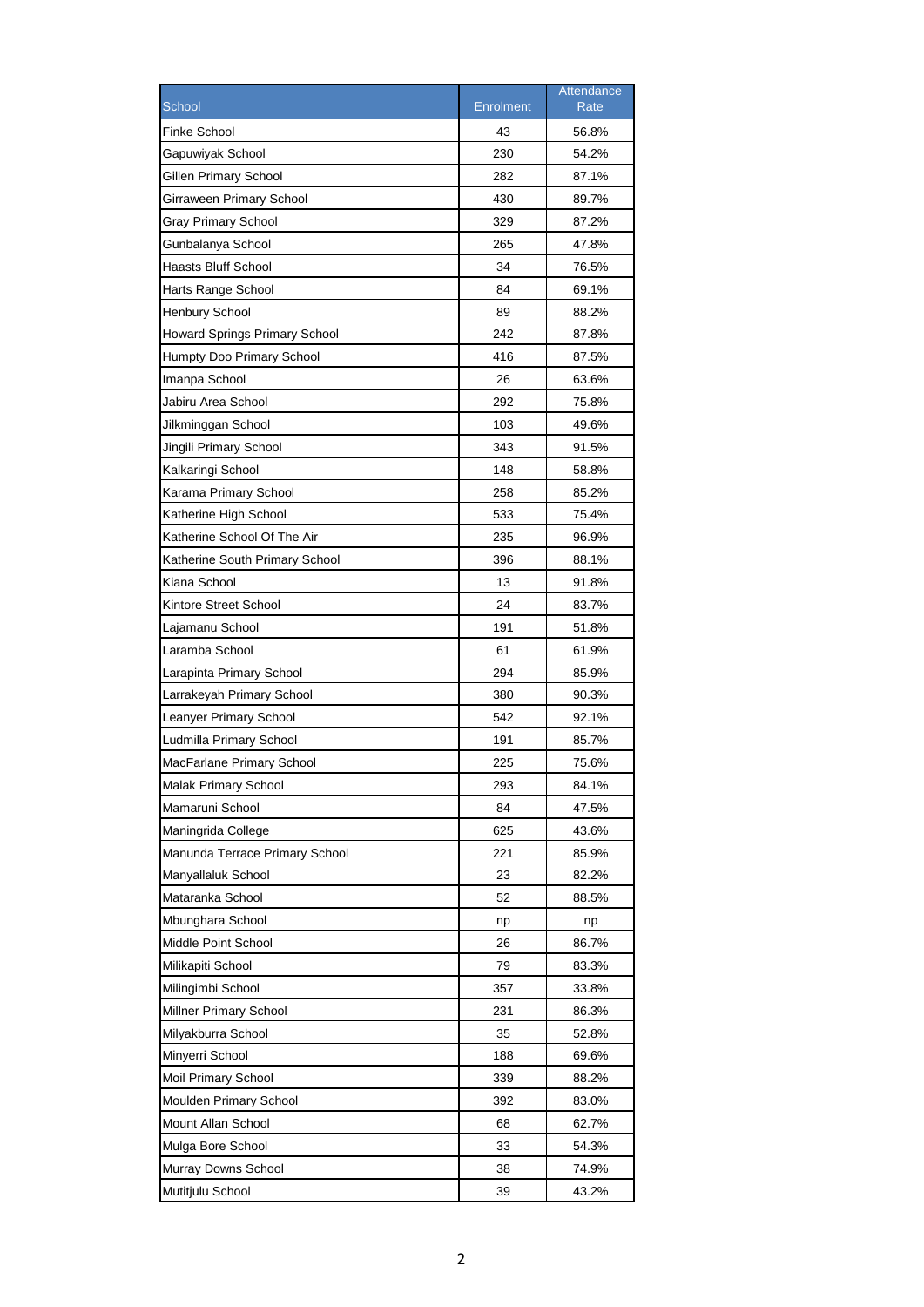|                                          |                  | Attendance  |
|------------------------------------------|------------------|-------------|
| School                                   | <b>Enrolment</b> | <b>Rate</b> |
| Nakara Primary School                    | 508              | 92.4%       |
| Nemarluk School                          | 139              | 88.1%       |
| <b>Neutral Junction School</b>           | 14               | 62.3%       |
| Newcastle Waters School                  | np               | np          |
| Nganambala School                        | 22               | 95.5%       |
| Nganmarriyanga School                    | 125              | 55.3%       |
| Ngukurr School                           | 330              | 57.7%       |
| Nhulunbuy High School                    | 229              | 83.6%       |
| Nhulunbuy Primary School                 | 564              | 86.4%       |
| Nightcliff Middle School                 | 244              | 86.6%       |
| <b>Nightcliff Primary School</b>         | 514              | 89.9%       |
| Northern Territory Open Education Centre | 600              | 100.0%      |
| Ntaria School                            | 174              | 62.9%       |
| Numbulwar School                         | 147              | 43.4%       |
| Nyirripi School                          | 39               | 45.9%       |
| <b>Palmerston Senior College</b>         | 466              | 81.8%       |
| Papunya School                           | 100              | 52.7%       |
| Parap Primary School                     | 516              | 92.3%       |
| Peppimenarti School                      | 35               | 88.6%       |
| Pigeon Hole School                       | 27               | 76.8%       |
| Pine Creek School                        | 44               | 69.0%       |
| Pularumpi School                         | 80               | 83.8%       |
| Ramingining School                       | 261              | 53.0%       |
| <b>Robinson River School</b>             | 82               | 75.8%       |
| Rockhampton Downs School                 | np               | np          |
| Rosebery Middle School                   | 612              | 84.2%       |
| Rosebery Primary School                  | 472              | 90.7%       |
| Ross Park Primary School                 | 450              | 92.6%       |
| Sadadeen Primary School                  | 229              | 77.9%       |
| Sanderson Middle School                  | 403              | 84.7%       |
| Shepherdson College                      | 580              | 43.0%       |
| <b>Stirling School</b>                   | np               | np          |
| <b>Stuart Park Primary School</b>        | 561              | 92.3%       |
| Taminmin College                         | 966              | 84.0%       |
| Tennant Creek High School                | 155              | 70.0%       |
| <b>Tennant Creek Primary School</b>      | 428              | 69.1%       |
| Timber Creek School                      | 56               | 87.5%       |
| <b>Tipperary Station School</b>          | np               | np          |
| Titjikala School                         | 22               | 64.3%       |
| Ti Tree School                           | 89               | 64.5%       |
| Urapunga School                          | 32               | 85.6%       |
| Wagaman Primary School                   | 319              | 89.8%       |
| Wallace Rockhole School                  | 24               | 63.4%       |
| Walungurru School                        | 62               | 70.6%       |
| Wanguri Primary School                   | 426              | 90.5%       |
| Warruwi School                           | 97               | 57.9%       |
| Watarrka School                          | np               | np          |
| Watiyawanu School                        | 32               | 75.5%       |